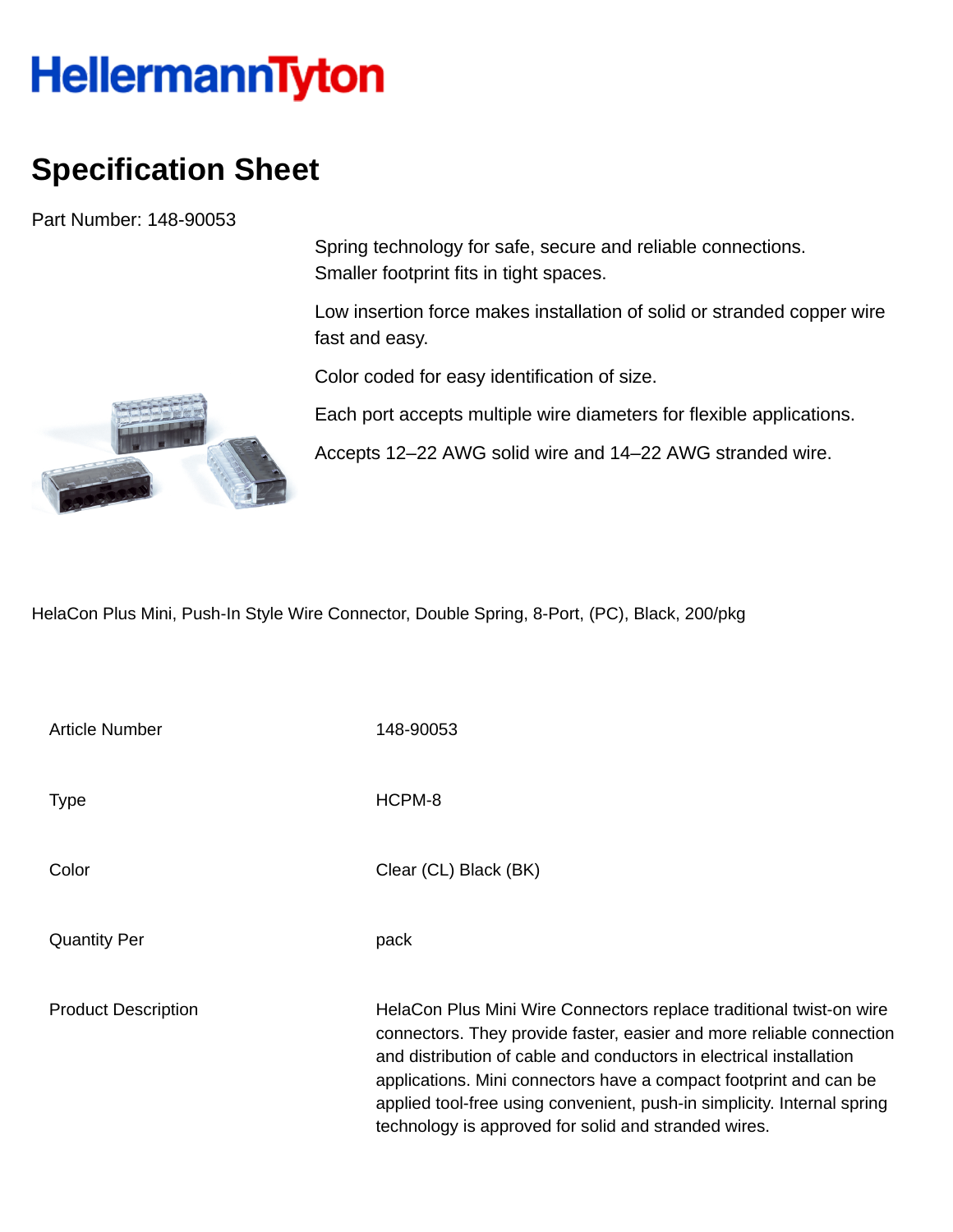| <b>Short Description</b> | HelaCon Plus Mini, Push-In Style Wire Connector, Double Spring,<br>8-Port, (PC), Black, 200/pkg |
|--------------------------|-------------------------------------------------------------------------------------------------|
| <b>Global Part Name</b>  | HCPM-8-PC-BK/CL                                                                                 |
| Length L (Imperial)      | 0.65                                                                                            |
| Length L (Metric)        | 16.5                                                                                            |
| Width W (Imperial)       | 1.44                                                                                            |
| Width W (Metric)         | 36.6                                                                                            |
| Height H (Imperial)      | 0.30                                                                                            |
| Height H (Metric)        | 7.70                                                                                            |
| Depth D (Imperial)       | 0.65                                                                                            |
| Depth D (Metric)         | 16.5                                                                                            |
|                          |                                                                                                 |
| Material                 | Polycarbonate (PC)                                                                              |
| <b>Material Shortcut</b> | ${\sf PC}$                                                                                      |
| Flammability             | <b>UL 94 V-0</b>                                                                                |
| Halogen Free             | Yes                                                                                             |